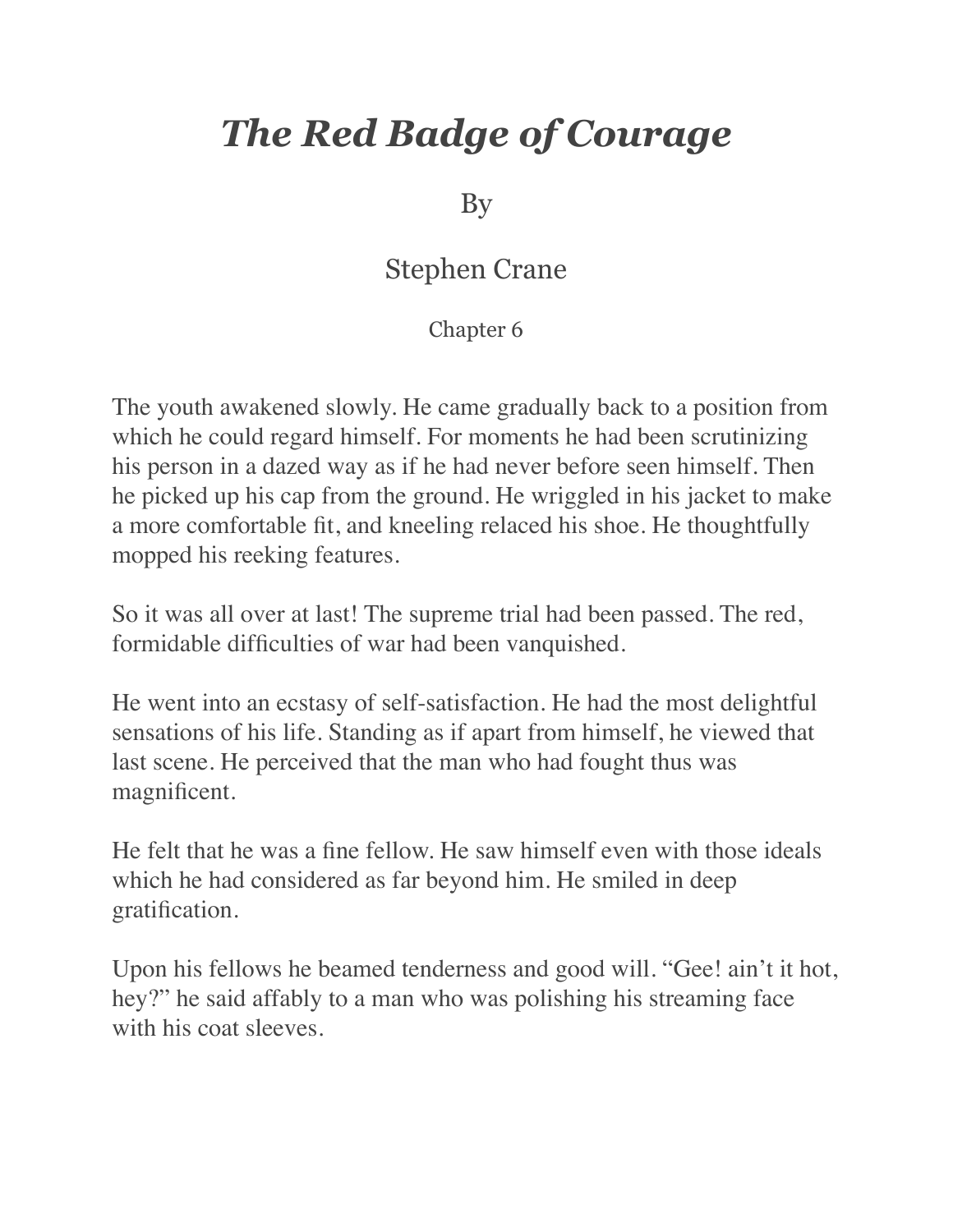"You bet!" said the other, grinning sociably. "I never seen sech dumb" hotness." He sprawled out luxuriously on the ground. "Gee, yes! An' I hope we don't have no more fightin' till a week from Monday."

There were some handshakings and deep speeches with men whose features were familiar, but with whom the youth now felt the bonds of tied hearts. He helped a cursing comrade to bind up a wound of the shin.

But, of a sudden, cries of amazement broke out along the ranks of the new regiment. "Here they come ag'in! Here they come ag'in!" The man who had sprawled upon the ground started up and said, "Gosh!"

The youth turned quick eyes upon the field. He discerned forms begin to swell in masses out of a distant wood. He again saw the tilted flag speeding forward.

The shells, which had ceased to trouble the regiment for a time, came swirling again, and exploded in the grass or among the leaves of the trees. They looked to be strange war flowers bursting into fierce bloom.

The men groaned. The luster faded from their eyes. Their smudged countenances now expressed a profound dejection. They moved their stiffened bodies slowly, and watched in sullen mood the frantic approach of the enemy. The slaves toiling in the temple of this god began to feel rebellion at his harsh tasks.

They fretted and complained each to each. "Oh, say, this is too much of a good thing! Why can't somebody send us supports?"

"We ain't never goin' to stand this second banging. I didn't come here to fight the hull damn' rebel army."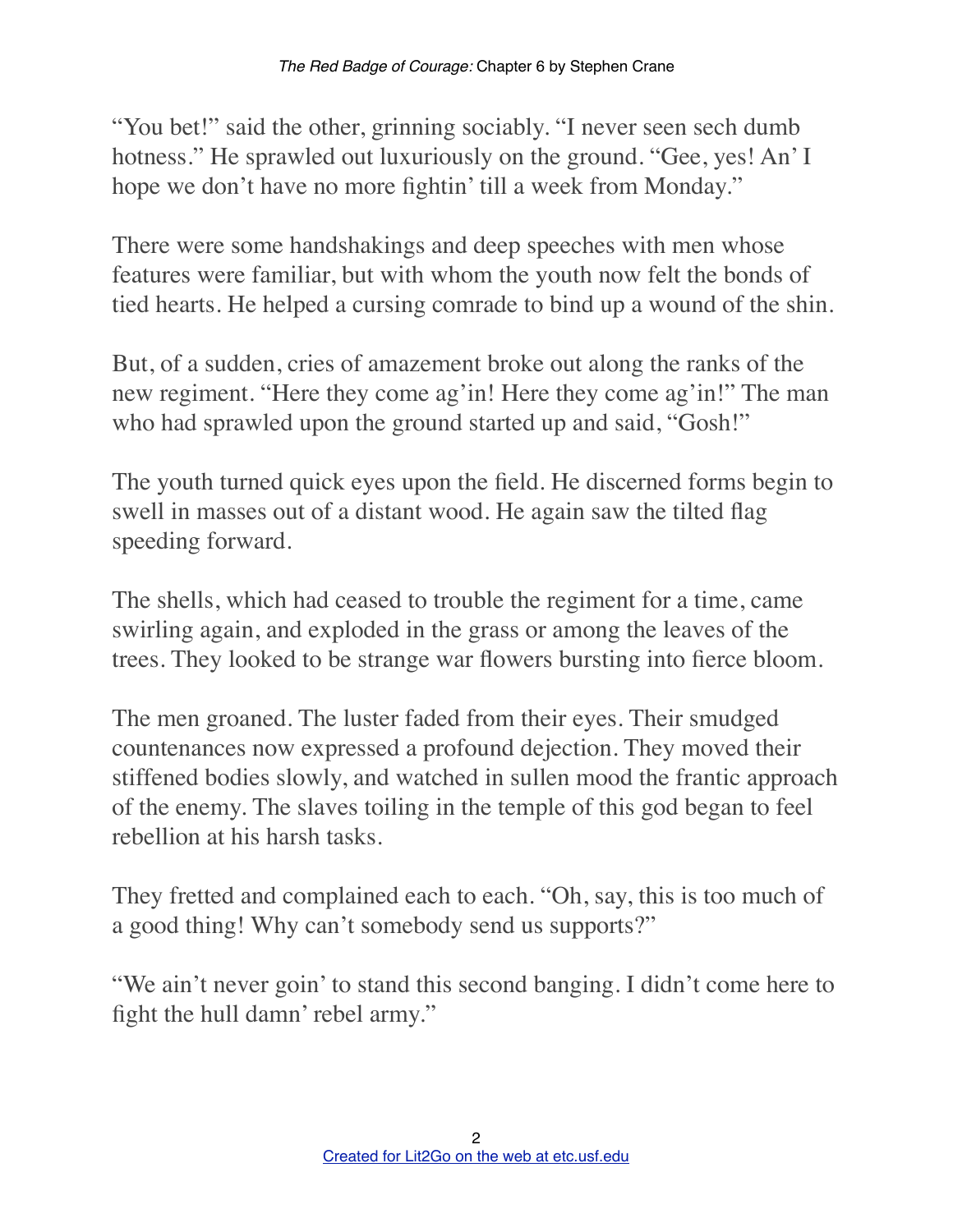There was one who raised a doleful cry. "I wish Bill Smithers had trod on my hand, insteader me treddin' on his'n." The sore joints of the regiment creaked as it painfully floundered into position to repulse.

The youth stared. Surely, he thought, this impossible thing was not about to happen. He waited as if he expected the enemy to suddenly stop, apologize, and retire bowing. It was all a mistake.

But the firing began somewhere on the regimental line and ripped along in both directions. The level sheets of flame developed great clouds of smoke that tumbled and tossed in the mild wind near the ground for a moment, and then rolled through the ranks as through a gate. The clouds were tinged an earthlike yellow in the sunrays and in the shadow were a sorry blue. The flag was sometimes eaten and lost in this mass of vapor, but more often it projected, sun-touched, resplendent.

Into the youth's eyes there came a look that one can see in the orbs of a jaded horse. His neck was quivering with nervous weakness and the muscles of his arms felt numb and bloodless. His hands, too, seemed large and awkward as if he was wearing invisible mittens. And there was a great uncertainty about his knee joints.

The words that comrades had uttered previous to the firing began to recur to him. "Oh, say, this is too much of a good thing! What do they take us for—why don't they send supports? I didn't come here to fight the hull damned rebel army."

He began to exaggerate the endurance, the skill, and the valor of those who were coming. Himself reeling from exhaustion, he was astonished beyond measure at such persistency. They must be machines of steel. It was very gloomy struggling against such affairs, wound up perhaps to fight until sundown.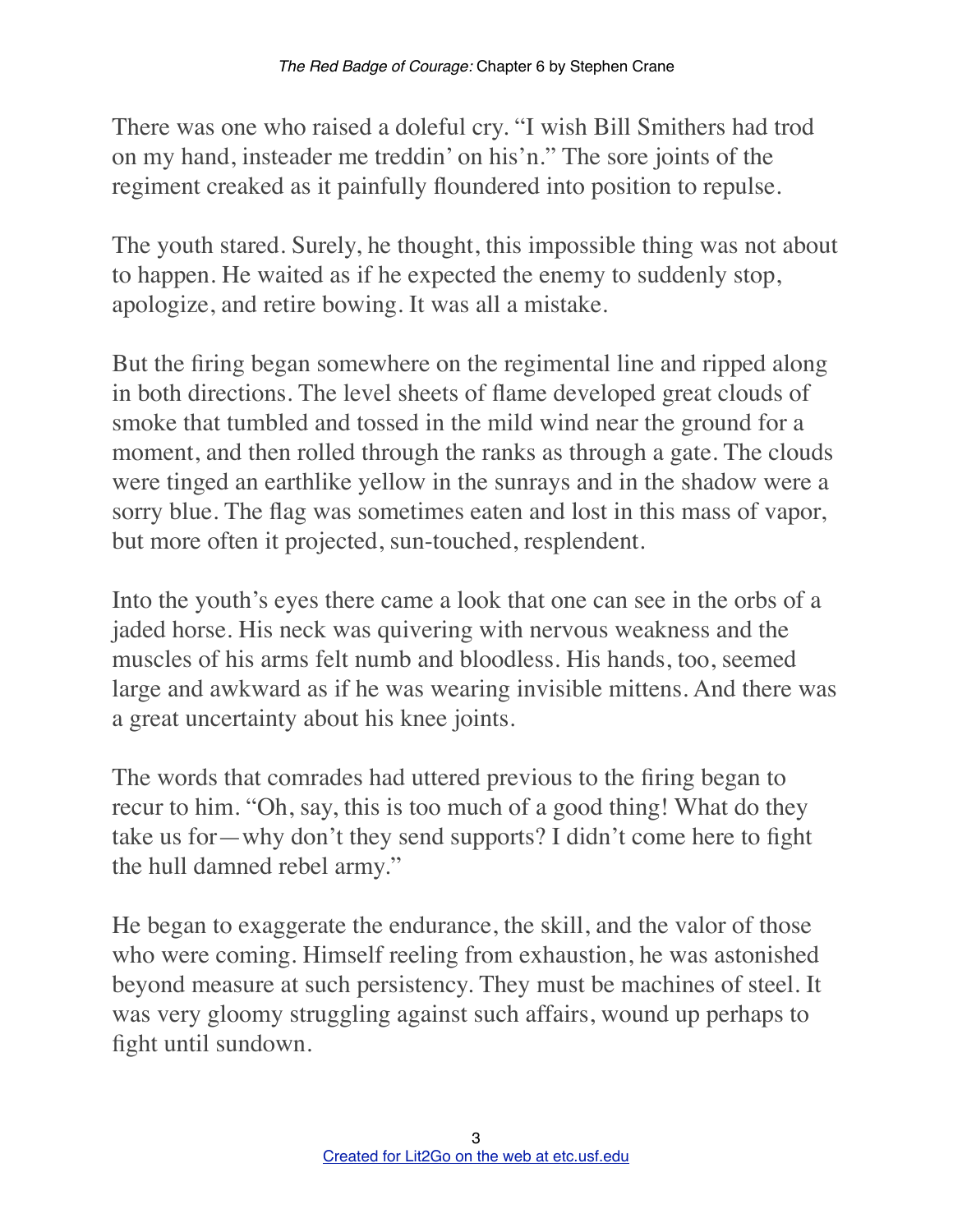He slowly lifted his rifle and catching a glimpse of the thickspread field he blazed at a cantering cluster. He stopped then and began to peer as best as he could through the smoke. He caught changing views of the ground covered with men who were all running like pursued imps, and yelling.

To the youth it was an onslaught of redoubtable dragons. He became like the man who lost his legs at the approach of the red and green monster. He waited in a sort of a horrified, listening attitude. He seemed to shut his eyes and wait to be gobbled.

A man near him who up to this time had been working feverishly at his rifle suddenly stopped and ran with howls. A lad whose face had borne an expression of exalted courage, the majesty of he who dares give his life, was, at an instant, smitten abject. He blanched like one who has come to the edge of a cliff at midnight and is suddenly made aware. There was a revelation. He, too, threw down his gun and fled. There was no shame in his face. He ran like a rabbit.

Others began to scamper away through the smoke. The youth turned his head, shaken from his trance by this movement as if the regiment was leaving him behind. He saw the few fleeting forms.

He yelled then with fright and swung about. For a moment, in the great clamor, he was like a proverbial chicken. He lost the direction of safety. Destruction threatened him from all points.

Directly he began to speed toward the rear in great leaps. His rifle and cap were gone. His unbuttoned coat bulged in the wind. The flap of his cartridge box bobbed wildly, and his canteen, by its slender cord, swung out behind. On his face was all the horror of those things which he imagined.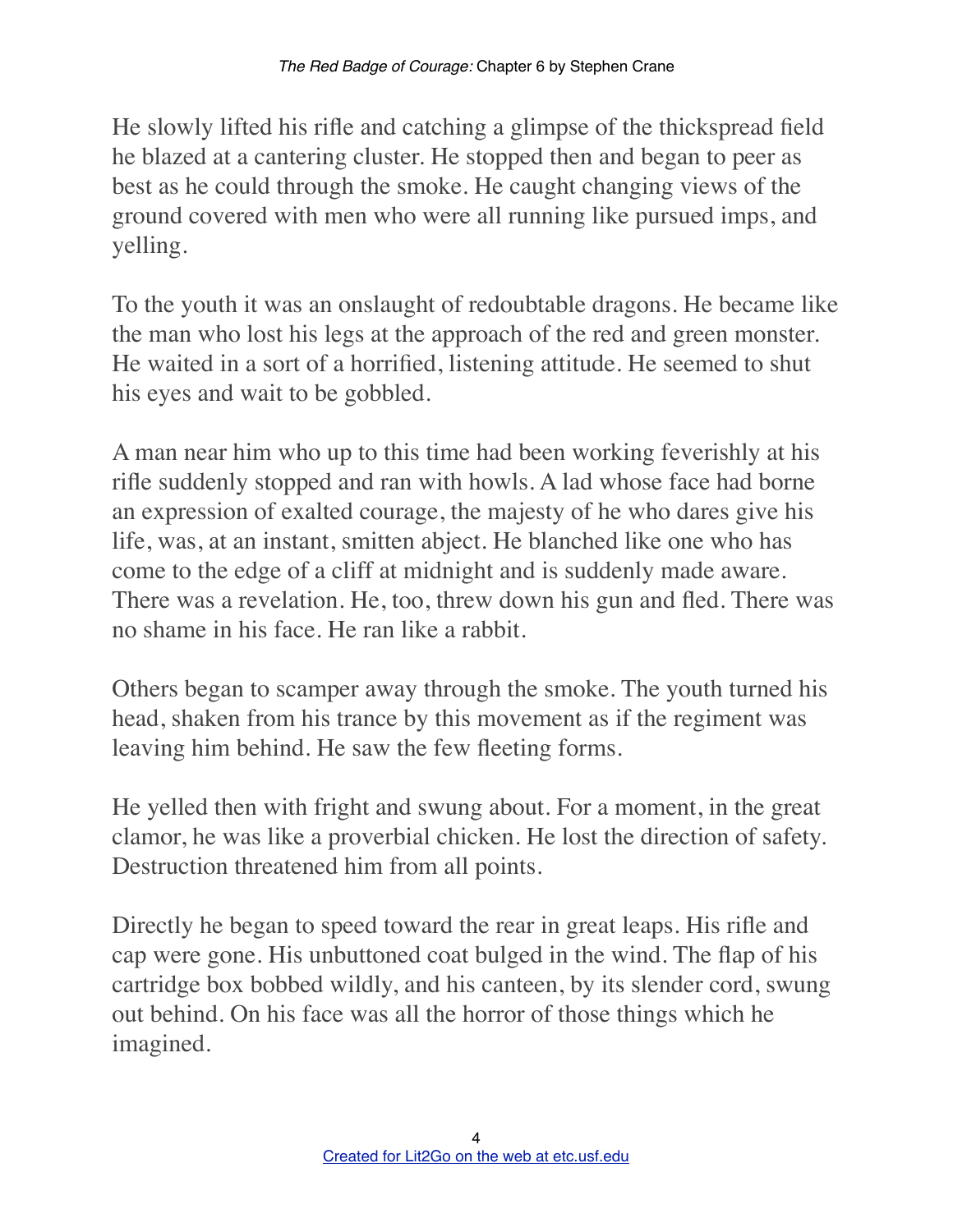The lieutenant sprang forward bawling. The youth saw his features wrathfully red, and saw him make a dab with his sword. His one thought of the incident was that the lieutenant was a peculiar creature to feel interested in such matters upon this occasion.

He ran like a blind man. Two or three times he fell down. Once he knocked his shoulder so heavily against a tree that he went headlong.

Since he had turned his back upon the fight his fears had been wondrously magnified. Death about to thrust him between the shoulder blades was far more dreadful than death about to smite him between the eyes. When he thought of it later, he conceived the impression that it is better to view the appalling than to be merely within hearing. The noises of the battle were like stones; he believed himself liable to be crushed.

As he ran on he mingled with others. He dimly saw men on his right and on his left, and he heard footsteps behind him. He thought that all the regiment was fleeing, pursued by those ominous crashes.

In his flight the sound of these following footsteps gave him his one meager relief. He felt vaguely that death must make a first choice of the men who were nearest; the initial morsels for the dragons would be then those who were following him. So he displayed the zeal of an insane sprinter in his purpose to keep them in the rear. There was a race.

As he, leading, went across a little field, he found himself in a region of shells. They hurtled over his head with long wild screams. As he listened he imagined them to have rows of cruel teeth that grinned at him. Once one lit before him and the livid lightning of the explosion effectually barred the way in his chosen direction. He groveled on the ground and then springing up went careering off through some bushes.

He experienced a thrill of amazement when he came within view of a battery in action. The men there seemed to be in conventional moods,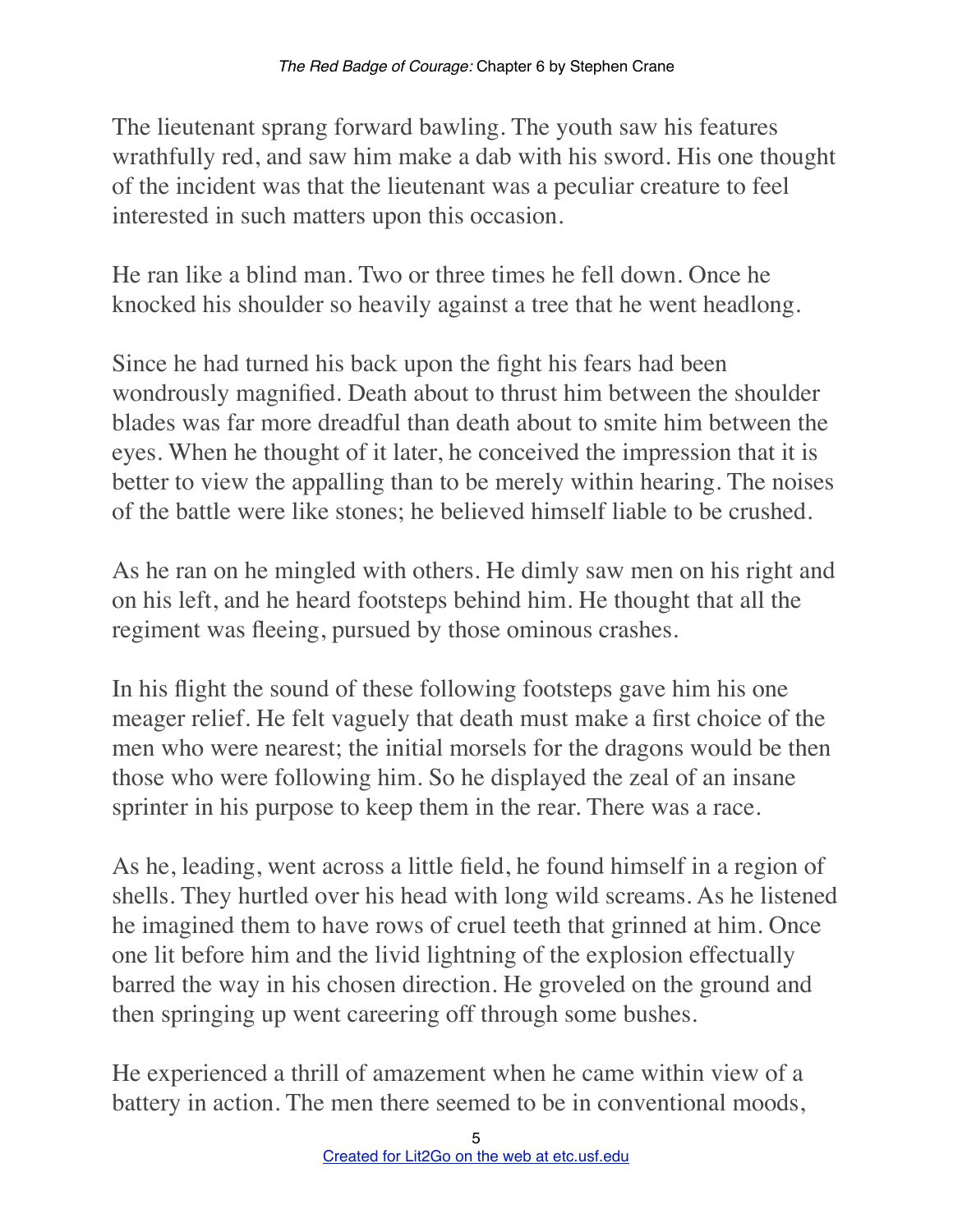altogether unaware of the impending annihilation. The battery was disputing with a distant antagonist and the gunners were wrapped in admiration of their shooting. They were continually bending in coaxing postures over the guns. They seemed to be patting them on the back and encouraging them with words. The guns, stolid and undaunted, spoke with dogged valor.

The precise gunners were coolly enthusiastic. They lifted their eyes every chance to the smoke-wreathed hillock from whence the hostile battery addressed them. The youth pitied them as he ran. Methodical idiots! Machine-like fools! The refined joy of planting shells in the midst of the other battery's formation would appear a little thing when the infantry came swooping out of the woods.

The face of a youthful rider, who was jerking his frantic horse with an abandon of temper he might display in a placid barnyard, was impressed deeply upon his mind. He knew that he looked upon a man who would presently be dead.

Too, he felt a pity for the guns, standing, six good comrades, in a bold row.

He saw a brigade going to the relief of its pestered fellows. He scrambled upon a wee hill and watched it sweeping finely, keeping formation in difficult places. The blue of the line was crusted with steel color, and the brilliant flags projected. Officers were shouting.

This sight also filled him with wonder. The brigade was hurrying briskly to be gulped into the infernal mouths of the war god. What manner of men were they, anyhow? Ah, it was some wondrous breed! Or else they didn't comprehend—the fools.

A furious order caused commotion in the artillery. An officer on a bounding horse made maniacal motions with his arms. The teams went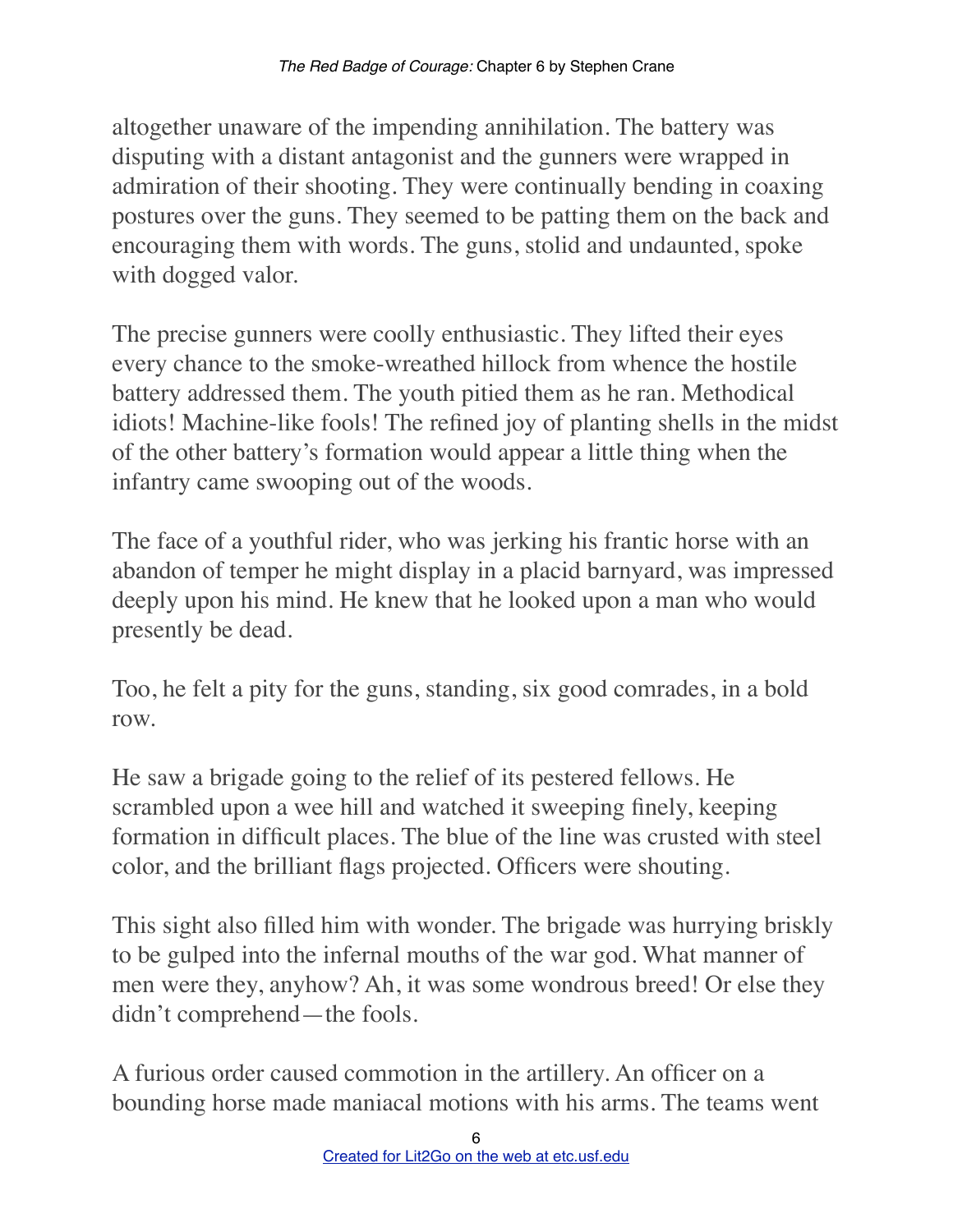swinging up from the rear, the guns were whirled about, and the battery scampered away. The cannon with their noses poked slantingly at the ground grunted and grumbled like stout men, brave but with objections to hurry.

The youth went on, moderating his pace since he had left the place of noises.

Later he came upon a general of division seated upon a horse that pricked its ears in an interested way at the battle. There was a great gleaming of yellow and patent leather about the saddle and bridle. The quiet man astride looked mouse-colored upon such a splendid charger.

A jingling staff was galloping hither and thither. Sometimes the general was surrounded by horsemen and at other times he was quite alone. He looked to be much harassed. He had the appearance of a business man whose market is swinging up and down.

The youth went slinking around this spot. He went as near as he dared trying to overhear words. Perhaps the general, unable to comprehend chaos, might call upon him for information. And he could tell him. He knew all concerning it. Of a surety the force was in a fix, and any fool could see that if they did not retreat while they had opportunity—why—

He felt that he would like to thrash the general, or at least approach and tell him in plain words exactly what he thought him to be. It was criminal to stay calmly in one spot and make no effort to stay destruction. He loitered in a fever of eagerness for the division commander to apply to him.

As he warily moved about, he heard the general call out irritably: "Tompkins, go over an' see Taylor, an' tell him not t' be in such an allfired hurry; tell him t' halt his brigade in th' edge of th' woods; tell him